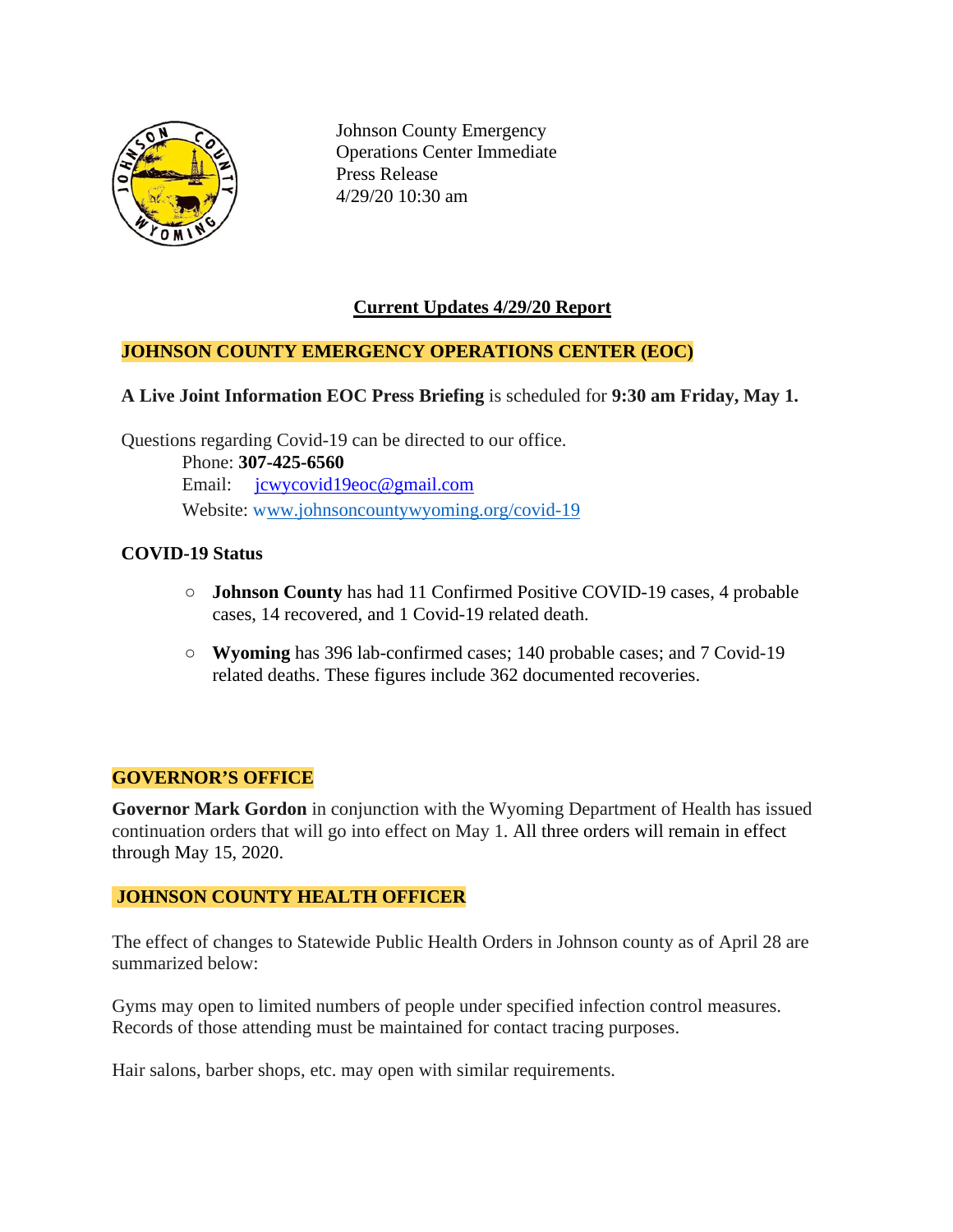Restaurants may allow up to **five** people in the establishment waiting for take out orders but no service for on site consumption is permitted.

Child care services are allowed as long as the total number of children and providers does not exceed 9 persons per room and specific infection control and contact tracing measures are followed.

The revised orders expressly prohibit gatherings of 10 or more people, preventing churches, schools, and community events from resuming.

No variances or exemptions to the revised orders are recommended by the County Health Officer at this time.

Restrictions on in - person classes until May 18 will be discussed with the school administration to determine if a request for exemption is needed.

Mark Schueler MD Johnson County Health Officer

# **VULNERABLE POPULATIONS**

Please remember that persons over the age of 60 and those with underlying health conditions should remain extremely cautious and continue to practice social distancing guidelines and stay home as much as possible.

#### **JOHNSON COUNTY HEALTHCARE CENTER**

#### **Johnson County Healthcare Center COVID-19 Care Line**

**○ JCHC** has an established COVID telephone triage system for all patients in Johnson County. Callers are evaluated by a registered nurse and given directions.

During Business Hours - 307-684-2228

After Hours - 307-684-5521

JCHC has released a phased re-opening plan, which includes gradually resuming elected surgeries/procedures. The entire plan can be viewed on their website [www.jchealthcare.com](http://www.jchealthcare.com/).

# **BUFFALO SENIOR CENTER**

The Buffalo Senior Center will continue to be closed for activities and congregate meals through the month of May, 2020.

We will continue to provide transportation only for those who have medical appointments and